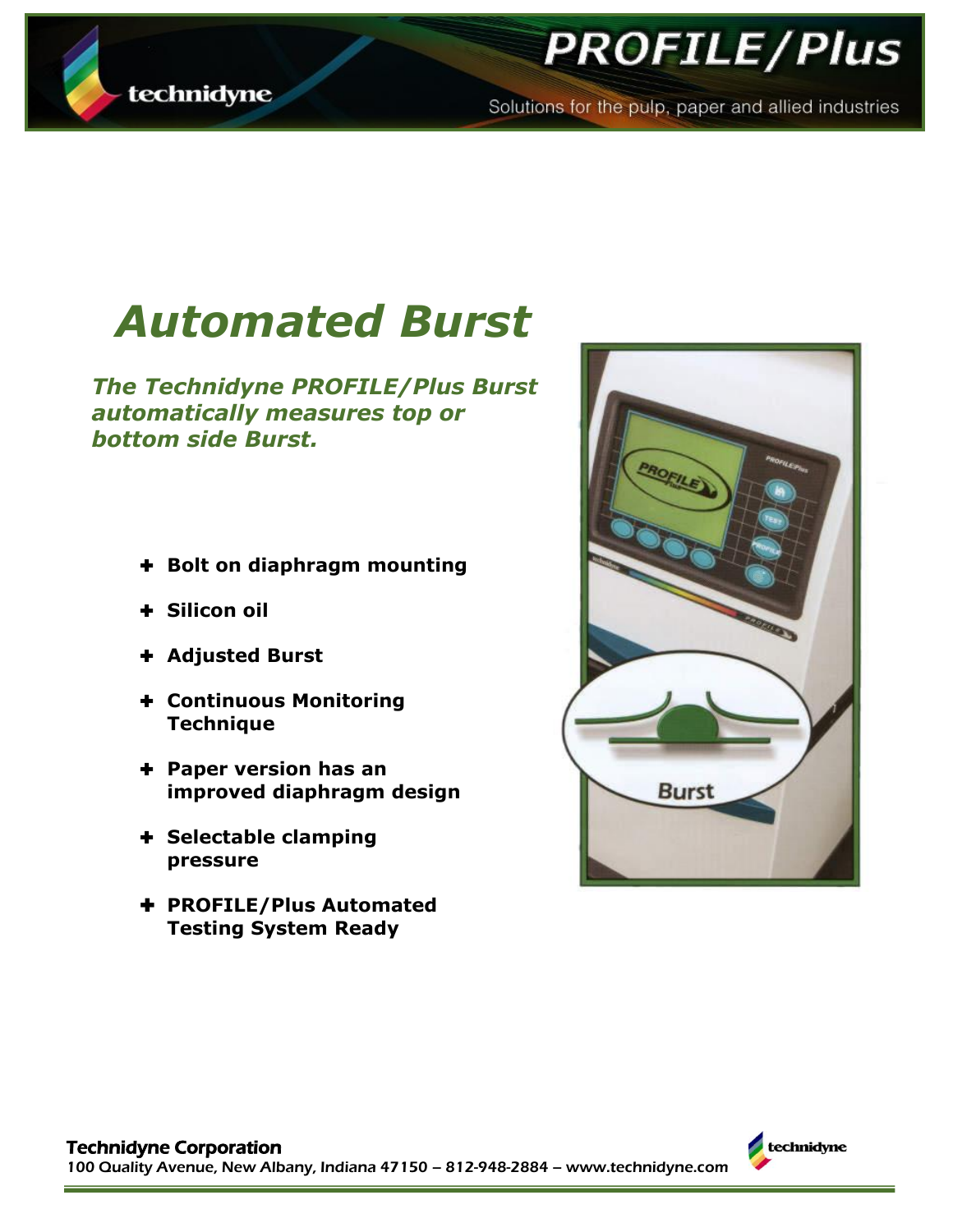**PROFILE/Plus** 

#### **Features**

#### **Bolt on Diaphragm Mounting**

The Bolt-on Diaphragm Mounting technique of the PROFILE/Plus Burst eliminates the diaphragm from twisting during installation. Once the diaphragm is in place, the upper plate is secured to the lower device. This secure lock-down eliminates the potential of the diaphragm loosening during use, which can occur with screw-on type mounting brackets.

#### **Silicon Oil**

The silicon oil utilized in the PROFILE/Plus Burst has a longer lifespan than other hydraulic fluids and does not break down and leave deposits or gumming in the instrument. In addition, the silicon oil's viscosity is such that air bubbles that get into the fluid quickly rise to the surface, where they can be removed.

#### **Adjusted Burst**

Each diaphragm has its own unique expansion characteristic that changes with the age and usage of the diaphragm. To eliminate this variable from the bursting strength measurement, the PROFILE/Plus Burst offers the Adjusted Burst capability. The expansion characteristics of the diaphragm can account for a large portion of the bursting strength in low bursting strength samples. Taking this in to account can provide a more accurate burst assessment.

#### **Continuous Monitoring Technique**

Accurately capturing the point of rupture requires continuous monitoring of the measurement cycle. To accomplish this, the PROFILE/Plus Burst incorporates innovative technology that provides maximum instrument resolution. As fibers begin to break in the sample, a premature point of rupture can occur. The PROFILE/Plus Burst is able to move beyond this first point and determine the true point of rupture, by using this continuous monitoring technique.

#### **Improved Diaphragm Design**

The diaphragms used in the paper version of the PROFILE/Plus Burst instrument are made with a transparent polymer. This allows for easy determination of any entrapped air, as the diaphragm is located at the zenith of the diaphragm mechanism. Any entrapped air will rise to the highest point and will be easily seen and then eliminated from the hydraulic chamber.

#### **Selectable Clamping Pressure**

If the sample to be tested is not properly clamped there is a high potential of introducing inaccuracies into the data. To ensure proper clamping of the sample the PROFILE/Plus Burst provides the capability of adjusting the sample clamping pressure. Establishing proper clamping pressures for grade differences is important for achieving maximum repeatability and reproducibility in your quality program.

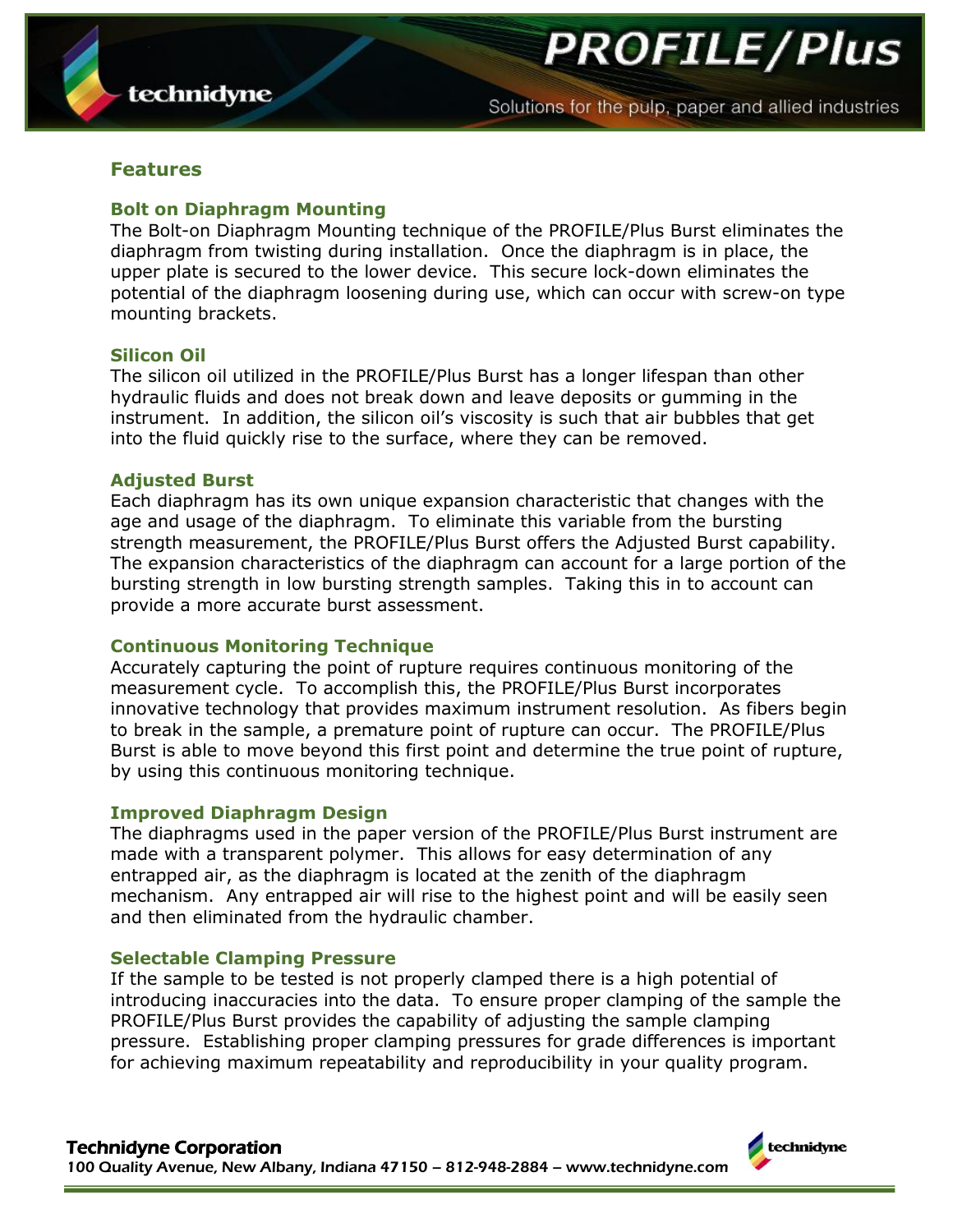**PROFILE/Plus** 



**Bolt on diaphragm mounting** ensures the proper installation of this critical element, thereby keeping service costs low.

**Silicon oil** prevents measurement system gumming, providing greater instrument uptime and reduced service costs.

**Adjusted Burst** helps to ensure that data will always be reliable, thereby avoiding costly retests and improving lab efficiency.

**Continuous Monitoring Technique** provides the most reliable method for accurate and repeatable burst measurements, resulting in the establishment of tighter control limits.

**Improved diaphragm design** simplifies routine maintenance and to avoid costly retests and helps to optimize test efficiency

**Selectable clamping pressure** ensures stable testing conditions, thereby reducing variability and increasing testing efficiency.

### *PROFILE/Plus Automated Test System*

technidyne

PROFILE/Plus is a unique building block approach to automated testing. Each PROFILE/Plus instrument is a standalone instrument that can be easily placed in line with other PROFILE/Plus instruments to operate as an automated test system. This one of



a kind versatility allows you the flexibility to build an automated test system that can be established over time or all at once. In addition as your testing needs change, the versatility of the PROFILE/Plus provides the flexibility to modify the testing sequence or move other test in to or out of the system. PROFILE/Plus puts you in charge of your automated testing program. In today's ever changing markets, having a testing program that can adapt, is key to long term viability.